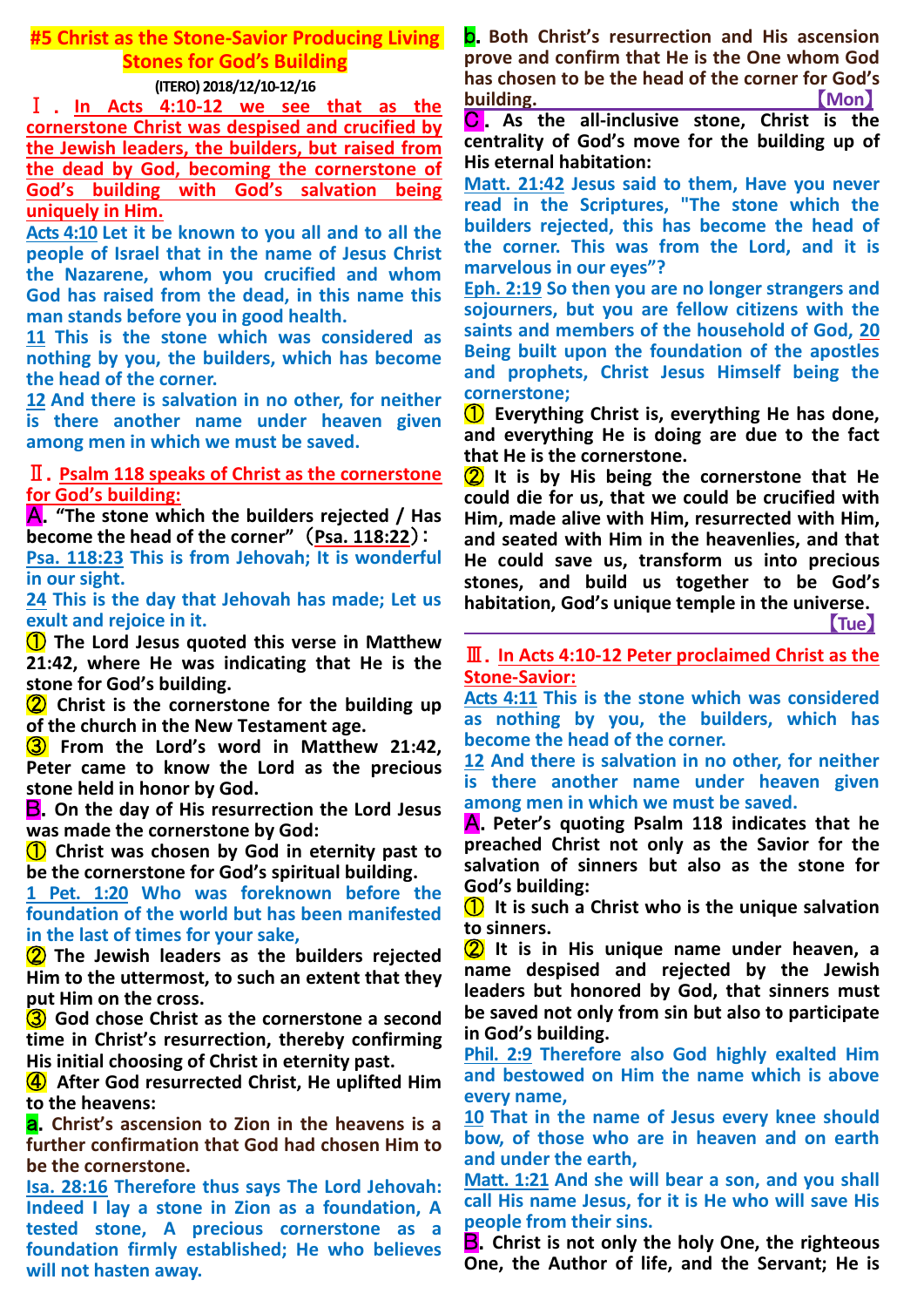**also the stone for God's building:**

① **This stone is the unique One in whom we can be saved.**

②**Christ is the Stone-Savior; as the Stone-Savior, He is solid, strong, and reliable.**

③ **We can be saved only in the name of Jesus, and Jesus is the stone; this means that we have a Stone-Savior.**

C.**In Christ God came in incarnation to be a stone for the building of God's universal habitation:**

① **At first, Christ was a common stone, and the Jewish leaders rejected Him by killing Him.**

② **God honored Him by raising Him from the dead and making Him a cornerstone, the prominent stone, that joins the walls of a building.**

③ **As the cornerstone of God's habitation, Christ joins the wall of the Jewish believers and the wall of the Gentile believers.** 【**Wed**】

Ⅳ.**Christ as the Stone-Savior is producing living stones for God's building, God's spiritual house:**

**1 Pet. 2:6 For it is contained in Scripture: "Behold, I lay in Zion a cornerstone, chosen and precious; and he who believes on Him shall by no means be put to shame." 7 To you therefore who believe is the preciousness; but to the unbelieving, "The stone which the builders rejected, this has become the head of the corner," 8 And, "A stone of stumbling and a rock of offense"; who stumble at the word, being disobedient, to which also they were appointed.**

A.**For us as believers, the resurrected Christ is the propagating stone and the building stone:**

① **First, we became His propagation, and now He is building us up together into God's dwelling place.**

② **As the Stone-Savior in God's economy, Christ is both the Builder and the material for God's building.**

**Matt. 16:18 And I also say to you that you are Peter, and upon this rock I will build My church, and the gates of Hades shall not prevail against it. 【**Thu】 【Thu】 【Thu】 【Thu】 】 【Thu】 【Thu】 】 【Thu】 】 【Thu】 】 【Thu】 】 【Thu】 】 【Thu】 】 【Thu】 】 【Thu】 】 【Thu】 】 【Thu】 】 【Thu】 】 【Thu】 】 【Thu】 】 【Thu】 】 【Thu】 】 【Thu】 】 【Thu】 】 【Thu】 】 【Thu】 】 【Thu】 】 【Thu】 】 【Thu】 】 【Thu】 】 【Th

B.**Through the Lord's speaking in John 1:42 and Matthew 16:18, Peter received the revelation that both Christ and the believers are living stones for God's building and eventually realized that God's goal is to have a spiritual house built up with living stones:**

**John 1:42 He led him to Jesus. Looking at him, Jesus said, You are Simon, the son of John; you shall be called Cephas (which is interpreted, Peter).**

**1 Pet. 2:4 Coming to Him, a living stone, rejected by men but with God chosen and precious, 5 You yourselves also, as living stones, are being built up as a spiritual house into a holy priesthood to offer up spiritual sacrifices acceptable to God through Jesus Christ.**

① **First Peter 2:4 speaks of Christ as a living stone:**

a.**A living stone is one that not only possesses life but also grows in life; this is Christ for God's building.**

b.**As life to us, Christ is the seed; for God's building, He is the stone.**

c.**After receiving Him as the seed of life, we need to grow so that we may experience Him as the stone living in us.**

**1 Pet. 1:23 Having been regenerated not of corruptible seed but of incorruptible, through the living and abiding word of God.**

**2:2 As newborn babes, long for the guileless milk of the word in order that by it you may grow unto salvation,**

d . **In this way He makes us living stones, transformed with His divine nature, so that we may be built up together with others as a spiritual house upon Him as both the foundation and the cornerstone.**

② **In Christ and through Christ we, as believers, become living stones to be built up as a spiritual house:**

a.**We are living stones through regeneration and transformation.**

**John 3:6 That which is born of the flesh is flesh, and that which is born of the Spirit is spirit.**

**2 Cor. 3:18 But we all with unveiled face, beholding and reflecting like a mirror the glory of the Lord, are being transformed into the same image from glory to glory, even as from the Lord Spirit.**

b.**We were created of clay (Rom. 9:21), but at regeneration we received the seed of life, which by its growth in us transforms us into living stones.** The contract of the contract of the contract of the contract of the contract of the contract of the contract of the contract of the contract of the contract of the contract of the contract of the contract of the

③ **The spiritual house into which we are being built up is God's building:**

**Eph. 2:21 In whom all the building, being fitted together, is growing into a holy temple in the Lord; 22 In whom you also are being built together into a dwelling place of God in spirit.**

a.**Eventually, this building will consummate in the New Jerusalem, the stone City.**

b.**We are becoming the precious stones that will be built up into the New Jerusalem.**

c.**This process takes place as we daily contact Christ, the living stone for God's building, and are transformed.**

**Rom. 12:2 And do not be fashioned according to this age, but be transformed by the renewing of the mind that you may prove what the will of God is, that which is good and well pleasing and**  perfect. **Containers** and **Containers** and **Containers** and **Containers** and **Containers** and **Containers** and **Containers** and **Containers** and **Containers** and **Containers** and **Containers** and **Containers** and **Containe**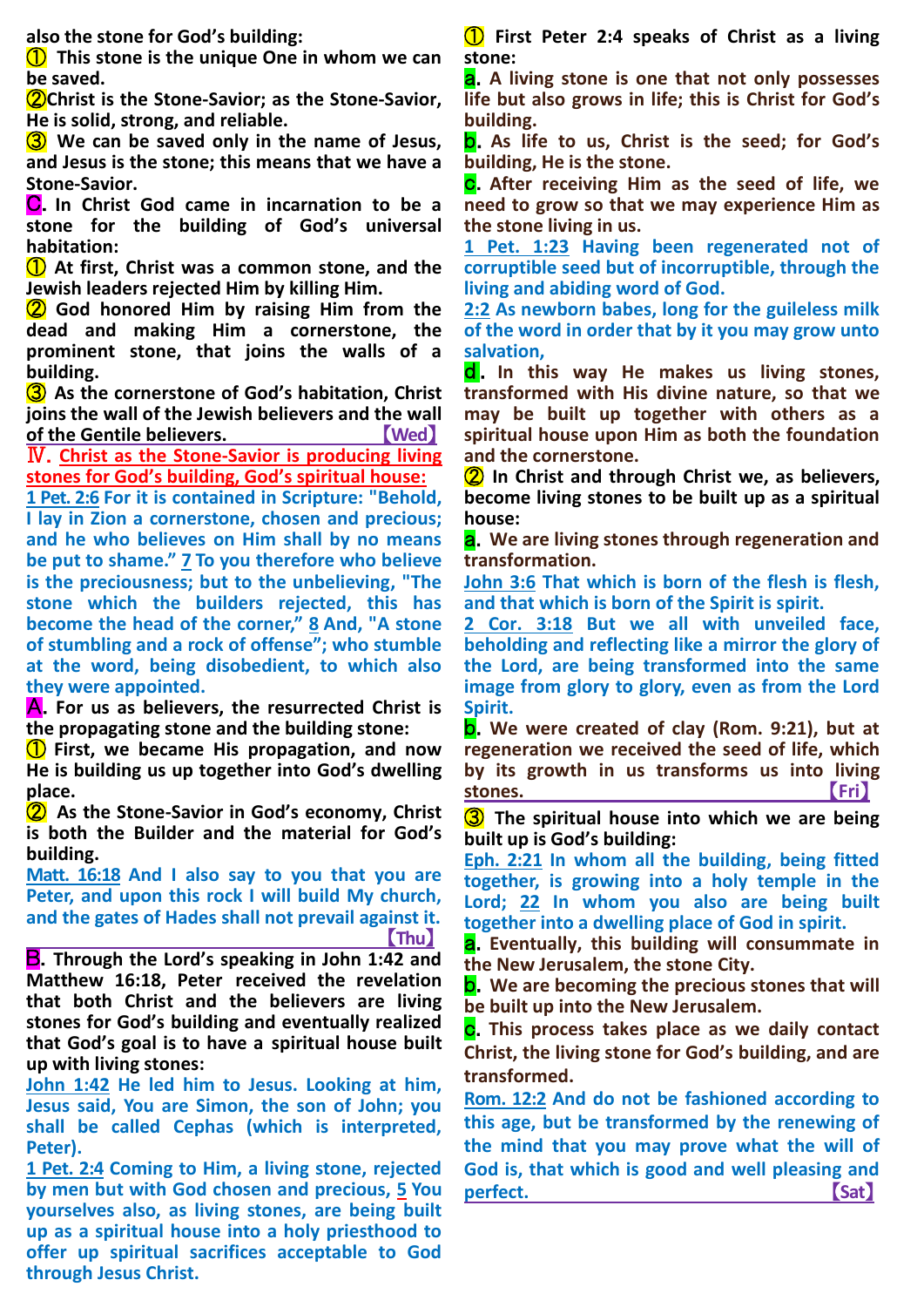#### **Experience**①:**Experience Christ as the cornerstone**

**On the day of His resurrection the Lord Jesus was made the cornerstone by God. Christ was chosen by God in eternity past to be the cornerstone for God's spiritual building. Then, the Jewish leaders as the builders rejected Him to the uttermost, to such an extent that they put Him on the cross. God chose Christ as the cornerstone a second time in Christ's resurrection, thereby confirming His initial choosing of Christ in eternity past. After God resurrected Christ, He uplifted Him to the heavens. Christ's ascension to Zion in the heavens was a further confirmation that God had chosen Him to be the cornerstone. Both Christ's resurrection and His ascension prove and confirm that He is the One whom God has chosen to be the head of the corner for God's building.** 

**For Junior & Senior High School / College Students Eph. 2**:**20 Being built upon the foundation of the apostles and prophets, Christ Jesus Himself being the cornerstone; 21 In whom all the building, being fitted together, is growing into a holy temple in the Lord; 22 In whom you also are being built together into a dwelling place of God in spirit.** 

**FN**「**the cornerstone**」:**Here, Christ is referred to not as the foundation but as the cornerstone, because the main concern here is not the foundation but the cornerstone that joins together the two walls, one wall being the Jewish believers, and the other, the Gentile believers. …When the Jewish builders rejected Christ, they rejected Him as the cornerstone, the One who would join the Gentiles to them for the building of God's house.** 

**Christ as the cornerstone joins the Jews and the Gentiles, that is joining the different people for the building. You should not fellowship only with those who go along with you. This is not the building. Christ as the cornerstone will join you with the different people to reach the building.**

**Prayer**:**Oh Lord Jesus, You are the cornerstone for the building. This stone will join me with the people who are different from me in personality and in function. Let me reject my natural life, making Christ as my life to be built up together with the different people. Amen!** 

### **Experience**②:**The only name which can save us: the name of Jesus**

**Acts 4:12 says, "And there is salvation in no other, for neither is there another name under heaven given among men in which we must be saved." This verse is often used in the preaching of the gospel. But have you ever heard it used in relation to verse 11? Acts 4:11 says, "This is the stone which was considered as nothing by you, the builders, which has become the head of the corner." These verses indicate that the stone in verse 11 is the Savior. The stone despised by the builders has become the head of the corner, and there is no salvation in any other name. We can be saved only in the name of Jesus, and Jesus is the stone. This means that we have a Stone-Savior. In the four Gospels we have the King-Savior in Matthew, the Slave-Savior in Mark, the Man-Savior in Luke, and the God-Savior** 

**in John. Now in the book of Acts we have the Stone-Savior. Our Savior is not only the King, a Slave, a Man, and God—He is also a stone for God's building.** 

#### **For new ones**

**Matt. 1:21 And she will bear a son, and you shall call His name Jesus, for it is He who will save His people from their sins.**

**FN**「**Jesus**」:**Jesus means Jehovah the Savior, or the salvation of Jehovah. Hence, Jesus is not only a man but Jehovah, and not only Jehovah but Jehovah becoming our salvation. Thus, He is our Savior.** 

**Rom. 10**:**9 That if you confess with your mouth Jesus as Lord and believe in your heart that God has raised Him from the dead, you will be saved; 10 For with the heart there is believing unto righteousness, and with the mouth there is confession unto salvation. 11 For the Scripture says, "Everyone who believes on Him shall not be put to shame.'' 12 For there is no distinction between Jew and Greek, for the same Lord is Lord of all and rich to all who call upon Him; 13 For "whoever calls upon the name of the Lord shall be saved.''**

**FN**「**Calling on the name of the Lord**」:**Calling on the name of the Lord is the secret not only to our salvation but also to our enjoyment of the Lord's riches. Beginning with Enosh, the third generation of mankind, and continuing all the way down to the New Testament believers, God's chosen and redeemed ones enjoyed Christ's redemption and salvation and all His riches by means of this secret. FN**「**Be saved**」:**To be saved here means to be brought into the enjoyment of the riches of the Lord. The Lord is rich to both Jews and Greeks. All who call on the Lord's name enjoy this rich Lord; as a result, they are filled with Him and express Him.** 

**Phil. 2:9 Therefore also God highly exalted Him and bestowed on Him the name which is above every name, 10 That in the name of Jesus every knee should bow, of those who are in heaven and on earth and under the earth, 11 And every tongue should openly confess that Jesus Christ is Lord to the glory of God the Father.**

**A high school brother's testimony**:**When I met my classmate whom I wasn't in good relation with on the train, I start talking to him hoping to improve the relationship. He used to be so hard, but as we talked he got softer and we enjoyed the conversation. Later I noticed that this was the blessing from the Lord. So I called on the name of the Lord and could thank Him and give glory to Him. Every blessing comes from the Lord. So I am training myself to thank the Lord as soon as I get blessed.**

**A working young sister's testimony**:**The office I am working for is so busy, making me panic and emotional. At such time, I called on the name of the Lord many times to calm my mind. In this way, I could have sober mind and set priority and consult with my boss in a right way. Praise the Lord's name.**